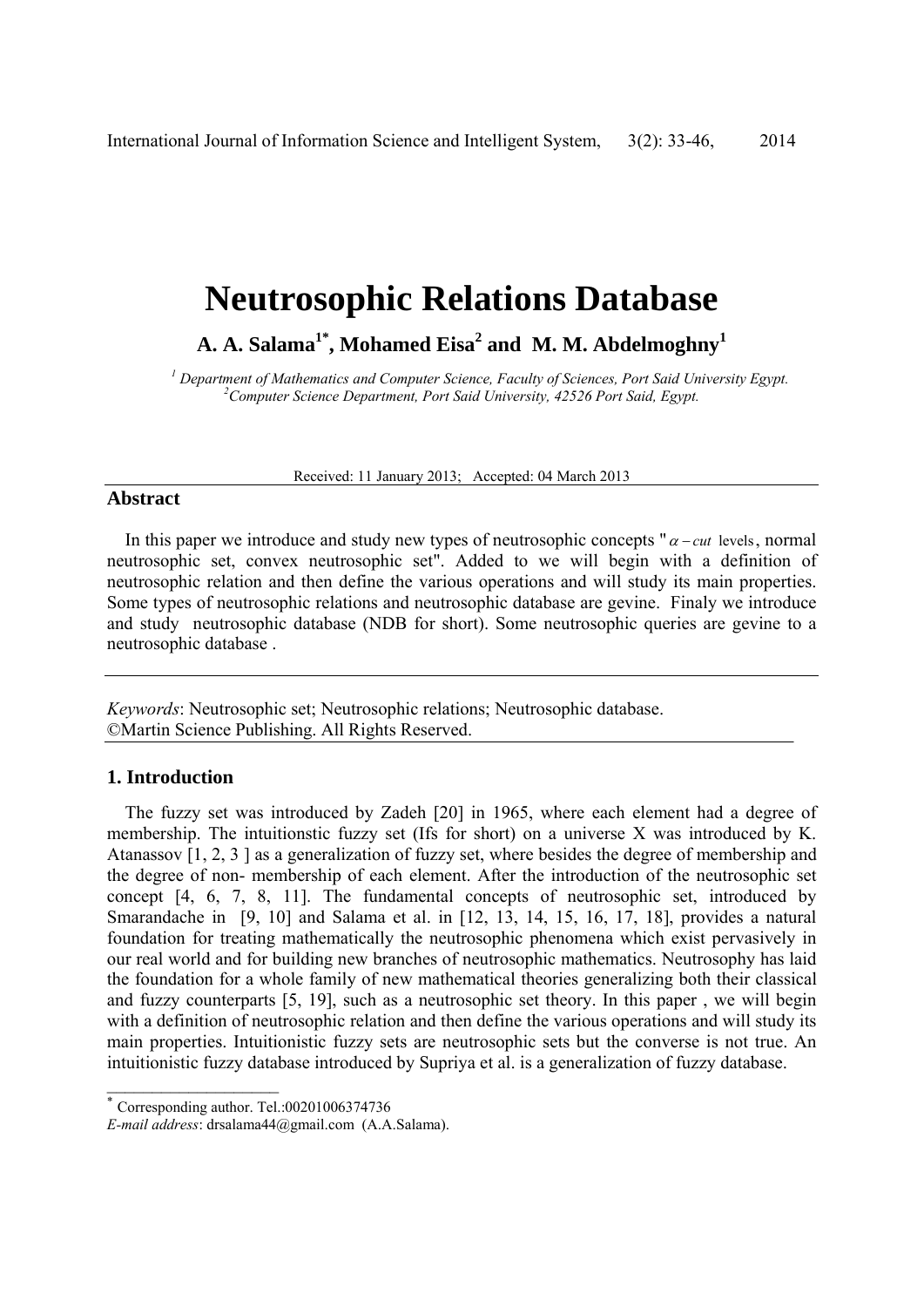## **2. Terminologies**

We recollect some relevant basic preliminaries, and in particular, the work of Smarandache in [9, 10], Atanassov in [1, 2, 3], Salama [10, 11, 12, 13, 14, 15, 16, 17, 18] and Burillo et al [5]. Smarandache introduced the neutrosophic components T, I, F which represent the membership, indeterminacy, and non-membership values respectively, where  $\vert 0,1 \vert$ ⎣  $\begin{bmatrix} - & + \\ 0 & 1 \end{bmatrix}$  $\overline{a}$  $\begin{bmatrix} - & + \\ 0 & 1 \end{bmatrix}$  is non-standard unit interval.

*2.1 Definition [9, 10]* 

Let T, I, F be real standard or nonstandard subsets of  $\vert 0,1 \vert$ ⎣  $\left| \overline{0,1} \right|$ ⎦  $\begin{bmatrix} - & + \\ 0 & 1 \end{bmatrix}$ , with

Sup  $T=t$  sup, inf  $T=t$  inf Sup I=i sup, inf I=i inf Sup  $F=f$  sup, inf  $F=f$  inf n-sup=t\_sup+i\_sup+f\_sup n-inf=t\_inf+i\_inf+f\_inf,

T, I, F are called neutrosophic components.

*2.2 Definition [6, 10, 11]* 

Let X be a non-empty fixed set. *A* neutrosophic set ( *NS* for short) *A* is an object having the form  $A = \{ \langle \mu_A(x), \sigma_A(x) \rangle : A \in X \text{ where } \mu_A(x), \sigma_A(x) \text{ and } \gamma_A(x) \text{ which represent the degree of } A \}.$ membership function (namely  $\mu_A(x)$ ), the degree of indeterminacy (namely  $\sigma_A(x)$ ), and the degree of non-membership (namely  $\gamma_A(x)$ ) respectively of each element  $x \in X$  to the set *A*.

## *2.3 Definition [11]*

The NSs  $0<sub>N</sub>$  and  $1<sub>N</sub>$  in *X* as follows:

 $0<sub>N</sub>$  may be defined as:  $(0, 0)$   $0_N = \{\}, x \in X$  $(0, 0)$   $0_N = \{ *x*, 0, 1, 1 > \}, x \in X$  $(0_3)$   $0_N = \{ \langle x, 0, 1, 0 \rangle \}, x \in X$  $(0_4)$   $0_N = \{< x, 0, 0, 0> \}, x \in X$ 

 $1<sub>N</sub>$  may be defined as:

 $(1_1)$   $1_N = \{< x, 1, 0, 0 > \}, x \in X$  $(1_2) 1_N = \{ \langle x, 1, 0, 1 \rangle \}, x \in X$  $(1_3)$   $1_N = \{< x, 1, 1, 0 > \}, x \in X$  $(1_4)$   $1_N = \{ \langle x, 1, 1, 1 \rangle \}, x \in X$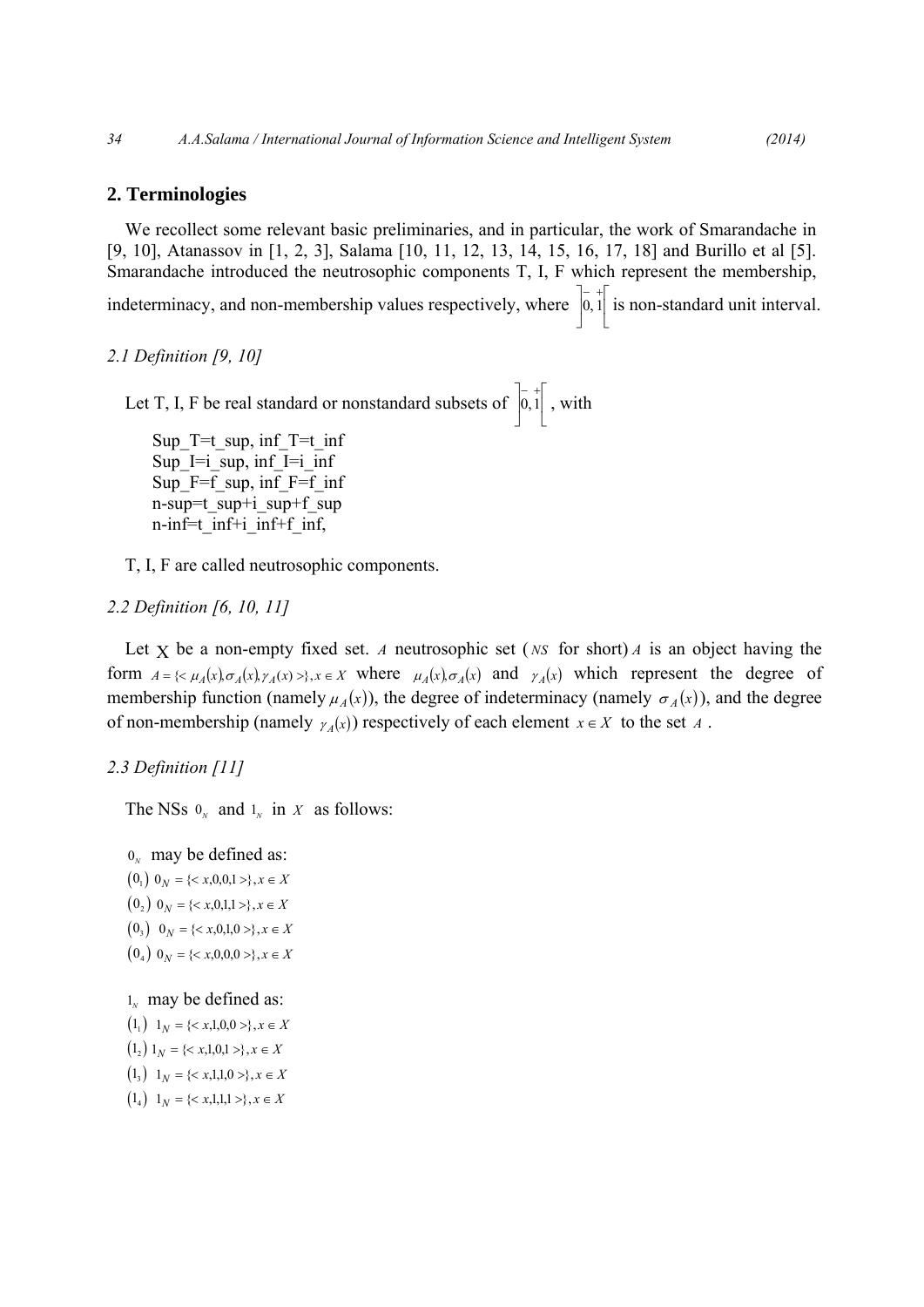## **3.** α- **Levels for Neutrosophic Sets**

We must first introduce the concept of  $\alpha$ -cut levels for neutrosophic sets.

#### *3.1 Defintion*

Let  $A = \mu_A(x), \sigma_A(x), \nu_A(x) >$  be a nutrosophic set of the set X. For  $\alpha \in [0,1]$ , the  $\alpha$  – *cut* of A is the crisp set  $A_{\alpha}$  defined by as two types :

**Type 1.** 
$$
A_{\alpha} = \{x : x \in X, \text{ either } \mu_A(x), \sigma_A(x) \ge \alpha \text{ or } \nu_A(x) \le 1 - \alpha\}, \alpha \in \left]0,1\right[
$$
 or  
\n**Type 2.**  $A_{\alpha} = \{x : x \in X, \text{ either } \mu_A(x) \ge \sigma_A(x) \le \alpha \text{ or } \nu_A(x) \le 1 - \alpha\}, \alpha \in \left]0,1\right[$ 

it may condition  $\mu_A(x) \ge \alpha$  ensures  $v_A(x) \le 1-\alpha$  but not conversely. So, we can define  $\alpha$ -cut of A as  $A_{\alpha} = \{x : x \in X, v_A(x) \le 1 - \alpha\}.$ 

#### *3.2 Definition*

For a neutrosophic set A =  $\lt \mu_A(x), \sigma_A(x), \nu_A(x)$  > the weak α-cut defined as two types

**Type 1.**  $A_{\alpha} = \{x : x \in X, \text{ either } \mu_A(x), \sigma_A(x) > \alpha \text{ or } \nu_A(x) < 1 - \alpha\}, \alpha \in [0,1]$ ⎣  $\left| \overline{0,1} \right|$  $\overline{a}$  $\alpha \in \begin{bmatrix} - & + \\ 0 & 1 \end{bmatrix}$  or **Type 2.**  $A_{\alpha} = \{x : x \in X, \text{ either } \mu_A(x) > \sigma_A(x) < \alpha \text{ or } \nu_A(x) < 1 - \alpha\}, \alpha \in [0,1]$ ⎣  $\left| \overline{0,1} \right|$  $\overline{\phantom{a}}$  $\alpha \in \left[0,1\right]$ 

The strong  $\alpha$ -cut defined as two types

**Type 1.** 
$$
A_{\alpha^{-}} = \{x : x \in X, \text{ either } \mu_A(x), \sigma_A(x) \ge \alpha \text{ or } \nu_A(x) \le 1 - \alpha\}, \alpha \in \left] 0,1 \right[
$$
 or  
\n**Type 2.**  $A_{\alpha^{-}} = \{x : x \in X, \text{ either } \mu_A(x) \ge \sigma_A(x) \le \alpha \text{ or } \nu_A(x) \le 1 - \alpha\}, \alpha \in \left] 0,1 \right[$ 

#### *3.3 Definition*

A neutrosophic set with  $\mu_A(x) = 1$ ,  $\sigma_A(x) = 1$ ,  $\gamma(x) = 1$  is called normal neutrosophic set. In other words A is called normal neutrosophic set if and only if  $\max_{x \in X} \mu_A(x) = \max_{x \in X} \sigma_A(x) = \max_{x \in X} \gamma_A(x) = 1$ .

## *3.4 Definition*

When the support set is a real number set and the following applies for all  $x \in [a,b]$  over any interval  $[a,b]$ :  $\mu_A(x) \ge \mu_A(a) \wedge \mu_A(b)$ ;  $\sigma_A(x) \ge \sigma_A(a) \wedge \sigma_A(b)$  and  $\gamma_A(x) \ge \gamma_A(a) \wedge \gamma_A(b)$ , A is said to be neutrosophic convex.

#### *3.5 Definition*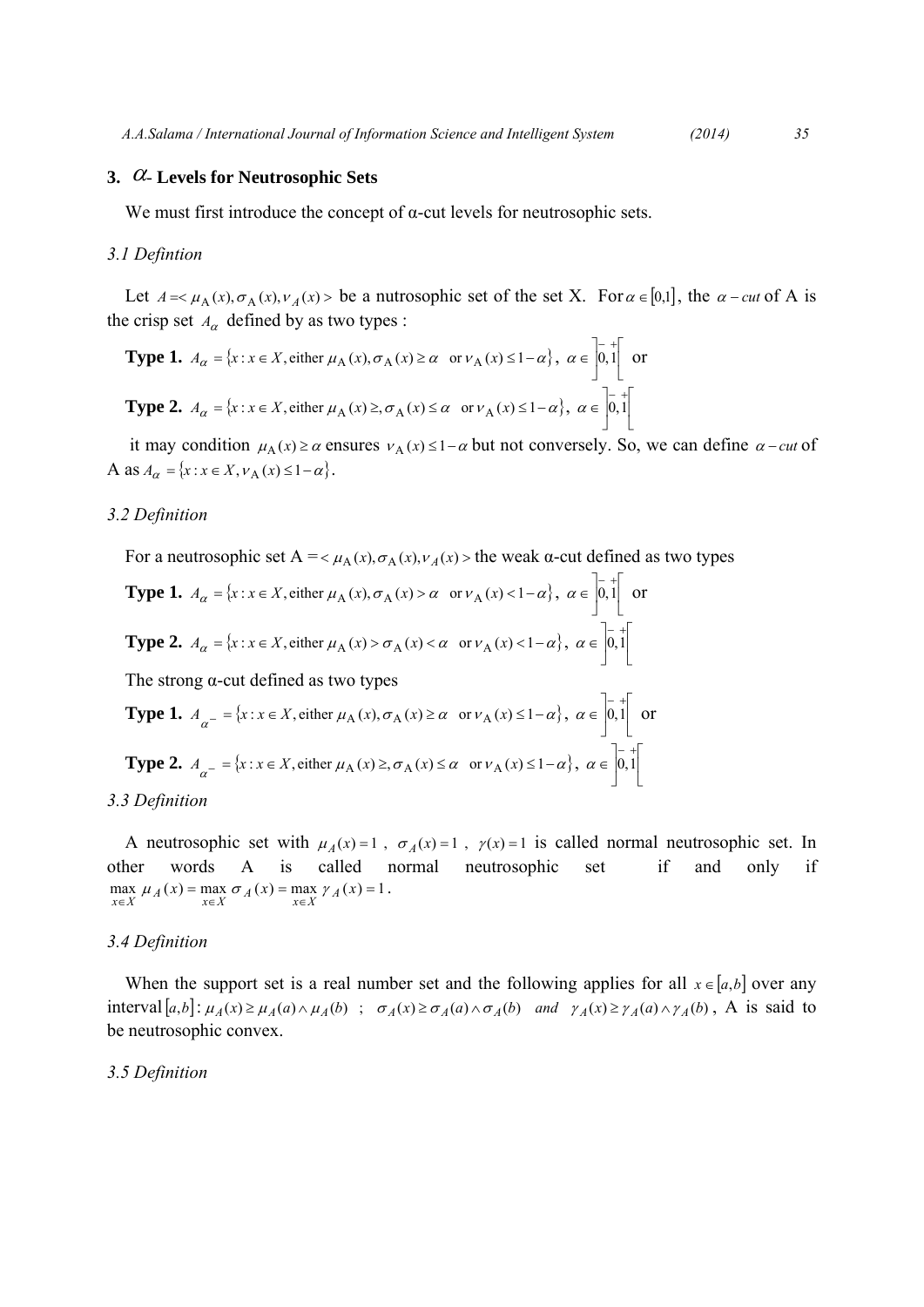When  $A \subset X$  and  $B \subset Y$ , the neutrosophic subset  $A \times B$  of  $X \times Y$  that can be arrived at the following way is the direct product of *A* and *B*.  $A \times B \leftrightarrow \mu_{A \times B}(x, y) = \mu_A(x) \wedge \mu_B(x)$ ,

 $\sigma_{A\times B}(x, y) = \sigma_A(x) \wedge \sigma_B(x)$ ,  $\gamma_{A\times B}(x, y) = \gamma_A(n) \wedge \gamma_B(x)$ 

Making use  $\alpha$ -cut, the following relational equation is called the resolution principle.

#### *3.6 Theorem*

$$
\mu_A(x) = \gamma_A(x) = \sigma_A(x) = \text{Sup}_{x \in \left]0,1\right[} \left[ \alpha \wedge \chi_{A_\alpha}(x) \right] \qquad \mu_A(x) = \sigma_A(x) = \gamma_A(x) = \text{Sup}_{\alpha \wedge \chi_{A_{\overline{\alpha}}}(x) \right]
$$

The resolution principle is expressed in the form  $A = \bigcup_{\alpha \in \left[0,1\right]} \alpha A_{\alpha}$  $A = \bigcup_{\square_{-+1} a A} A$  $\overline{\phantom{a}}$ ⎥  $\overline{\phantom{a}}$  $\overline{\phantom{a}}$ ⎢ ⎢ ⎣ ⎡ − + ∈ = 0 , 1 U

In other words, a neutrosophic set can be expressed in terms of the concept of  $\alpha$ -cuts without resorting to grade functions *μ*, *б* and *γ*.

This is what wakes up the representation theorem, and we will leave it at that  $\alpha$ -cuts are very convenient for the calculation of the operations and relations equations of neutrosophic sets.

In the next section we introduce the concept of neutrosophic database .

# **4. Neutrosophic Relations**

Let X, Y and Z are ordinary finite non-empty sets.

#### *4.1 Definition*

We will call neutrosophic relation R from set X to set Y (or between X and Y) is a neutrosophic set in the direct product  $X \times Y = \{(x, y): x \in X, y \in Y\}$ , that is, every neutrosophic sub sets of  $X \times Y$  that is, to every expression R given  $R = \langle x, y \rangle, \langle \langle \mu_R(x, y), \sigma_R(x, y), \gamma_R(x, y) \rangle \rangle : x \in X, y \in Y \rangle$  where  $X \times Y$  is characterized by membership function  $\mu_R(x)$ , the degree of indeterminacy  $\sigma_R(x)$ , and the degree of non-membership  $\gamma_R(x)$  respectively of each element  $x \in X, y \in Y$  to the set X and Y. where  $\mathsf I$ ⎣  $\left| \frac{1}{0,1} \right|$ ⎦  $\mu_R: X \times Y \to \begin{bmatrix} - & + \\ 0 & 1 \end{bmatrix}, \sigma_R: X \times Y \to \begin{bmatrix} - & + \\ 0 & 1 \end{bmatrix}$ ⎣  $\left| \frac{1}{0,1} \right|$ ⎦  $\sigma_R: X \times Y \to \begin{bmatrix} -1 \\ 0, 1 \end{bmatrix}$ , and  $\gamma_R: X \times Y \to \begin{bmatrix} -1 \\ 0, 1 \end{bmatrix}$ ⎣  $\left| \overline{0, 1} \right|$ ⎦  $\gamma_R : X \times Y \to \begin{bmatrix} - & + \\ 0 & 1 \end{bmatrix}$ .

Given sets  $X = \{x_1, x_2, \dots, x_m\}$ ,  $Y = \{y_1, y_2, \dots, y_n\}$ , a neutrosophic relation in  $X \times Y$  can be expresses by an  $m \times n$  matrix like the one in Fig 3.1. This kind of matrix, which expressed of neutrosophic relation, is called a neutrosophic matrix. Since the triple  $(\mu_R, \sigma_R, \gamma_R)$  has values with in the interval  $\vert 0,1 \vert$ ⎣  $\left| \frac{-}{0,1} \right|$ ⎦  $\begin{bmatrix} -1 \\ 0,1 \end{bmatrix}$ , the elements of the neutrosophic matrix also have values within  $\begin{bmatrix} -1 \\ 0,1 \end{bmatrix}$ ⎣  $\left| \overline{0, 1} \right|$  $\overline{a}$  $\begin{bmatrix} - & + \\ 0 & 1 \end{bmatrix}$ . In order to express neutrosophic relation R for  $(\mu_R(x_i, y_i), \sigma_R(x_i, y_i), \gamma_R(x_i, y_i))$ . The neutrosophic relation is defined as neutrosophic subsets of *X*×*Y*, having the form  $R = \{(x, y), (\langle \mu_R(x_i, y_i), \sigma_R(x_i, y_i), \gamma_R(x_i, y_i) \rangle : x \in X, y \in Y)\}$ . Where the triple  $(\mu_R, \sigma_R, \gamma_R)$  has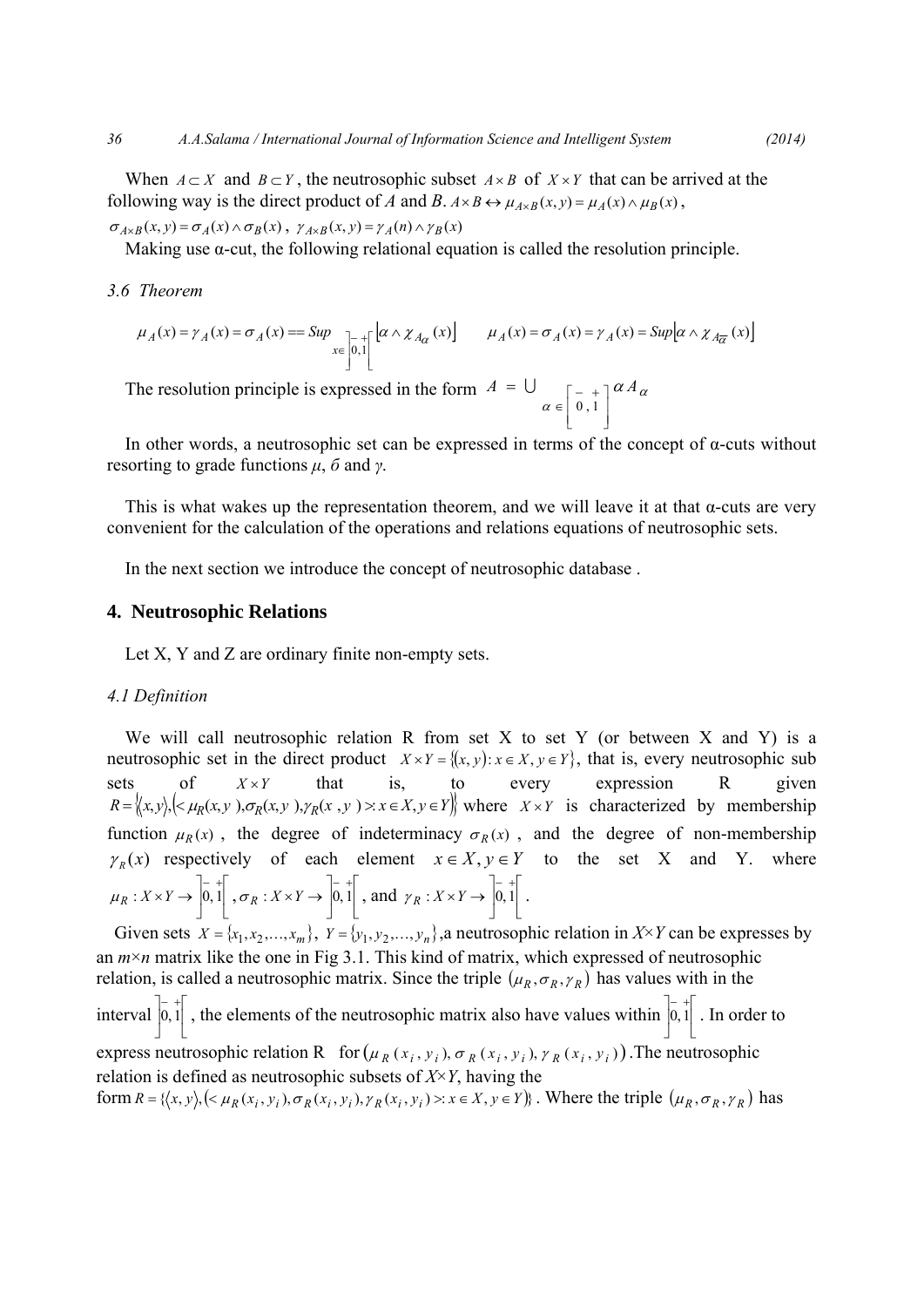values with in the interval  $\vert 0, 1 \vert$ , ⎣  $\left| \overline{0, 1} \right|$  $\overline{\phantom{a}}$  $\begin{bmatrix} -1 \\ 0,1 \end{bmatrix}$ , the elements of the neutrosophic matrix also have values with  $\lim_{h \to 0} \left| \frac{1}{0, 1} \right|$ .

$$
\quad\hbox{in}\ \left] 0,1\right[
$$

Given a neutrosophic relation between X and Y we can define  $R^{-1}$  between Y and X by means of  $\mu_{R^{-1}}(y, x) = \mu_R(x, y), \sigma_{R^{-1}}(y, x) = \sigma_R(x, y), \gamma_{R^{-1}}(y, x) = \gamma_R(x, y) \forall (x, y) \in X \times Y$  to which are will call inverse neutrosophic relation of R.

## *4.2 Example*

When a neutrosophic relation R on  $X = \{a, b, c\}$  is

$$
R = \langle (x, y), (0.2, 0.4, 0.3), (a, a), (1, 0.2, 0), (a, b), (0.4, 0.1, 0.7), (a, c), (0.6, 0.2, 0.1), (b, b), (0.3, 0.2, 0.6), (b, c), (0.2, 0.4, 0.1), (c, c) \rangle
$$

The neutrosophic matrix for R is as shown:  $\begin{array}{|l|} < 0.2, 0.4, 0.3 > \qquad < 1, 0.2, 0 > \qquad < 0.4, 0.1, 0.7 > \ \hline < 0.6, 0.2, 0.1 > \qquad < 0.3, 0.2, 0.6 > \qquad < 0.3, 0.2, 0.6 > \end{array}$  $\overline{a}$  $R = \begin{bmatrix} 1 & 0.2 & 0.4 & 0.3 \\ 0.6 & 0.2 & 0.1 & 0.3 \\ 0.6 & 0.2 & 0.1 & 0.3 \\ 0.0 & 0.2 & 0.1 & 0.3 \\ 0.0 & 0.2 & 0.6 & 0.3 \\ 0.0 & 0.2 & 0.6 & 0.3 \\ 0.0 & 0.2 & 0.6 & 0.3 \\ 0.0 & 0.2 & 0.6 & 0.3 \\ 0.0 & 0.2 & 0.6 & 0.3 \\ 0.0 & 0.2 & 0.6 & 0.3 \\ 0.0 & 0.2 & 0.6$ 

Let X be a real number set. For  $x, y \in X$ , and the neutrosophic relation R can be characterized by the following:

$$
\mu_R(x, y) = \begin{cases}\n0 & ; x \ge y \\
\frac{1}{1 + \left(\frac{10}{y - x}\right)^2} & ; x < y\n\end{cases}
$$
\n
$$
\sigma_R(x, y) = \begin{cases}\n0 & ; x \ge y \\
\frac{1}{1 + \left(\frac{2}{y - x}\right)} & ; x < y\n\end{cases}
$$
\n
$$
\gamma_R(x, y) = \begin{cases}\n0 & ; x \ge y \\
\frac{1}{1 + \left(\frac{2}{y - x}\right)^2} & ; x < y\n\end{cases}
$$

As a generalization of neutrosophic relations, the n-array neutrosophic relation R in  $X_1 \times X_2 \times X_3 \times \cdots X_n$  is given by

 $R = \left[ (\mu_R(x_1, x_2, \ldots, x_n), \sigma_R(x_1, x_2, \ldots, x_n), \gamma_R(x_1, x_2, \ldots, x_n)) \right], \quad x_i \in X$  $X_1 \times X_2 \times X_3 \times \cdots X_n$  $=$   $\int (\mu_R(x_1, x_2, \dots, x_n), \sigma_R(x_1, x_2, \dots, x_n), \gamma_R(x_1, x_2, \dots, x_n))$ ,  $x_i \in$  $\times X_2\times X_3\times$  $(x_1, x_2, \ldots, x_n), \sigma_R(x_1, x_2, \ldots, x_n), \gamma_R(x_1, x_2, \ldots, x_n))$ ,  $1^{\times}$  $2^{\times}$  $3$  $\mathcal{L}_1, \mathcal{X}_2, \ldots, \mathcal{X}_n$ ), $\sigma_R(\mathcal{X}_1, \mathcal{X}_2, \ldots, \mathcal{X}_n)$ , $\gamma_R(\mathcal{X}_1, \mathcal{X}_2)$  $\ddot{\cdot}$  $\mu_R(x_1, x_2, \ldots, x_n), \sigma_R(x_1, x_2, \ldots, x_n), \gamma_R(x_1, x_2, \ldots, x_n)$ ,  $x_i \in X$  and we get the following:

 $\parallel$ ⎣  $\left| \overline{0,1} \right|$ ⎦  $\mu_R: X_1 \times X_2 \times \cdots \times X_n \to \begin{bmatrix} - & + \\ 0 & 1 \end{bmatrix}$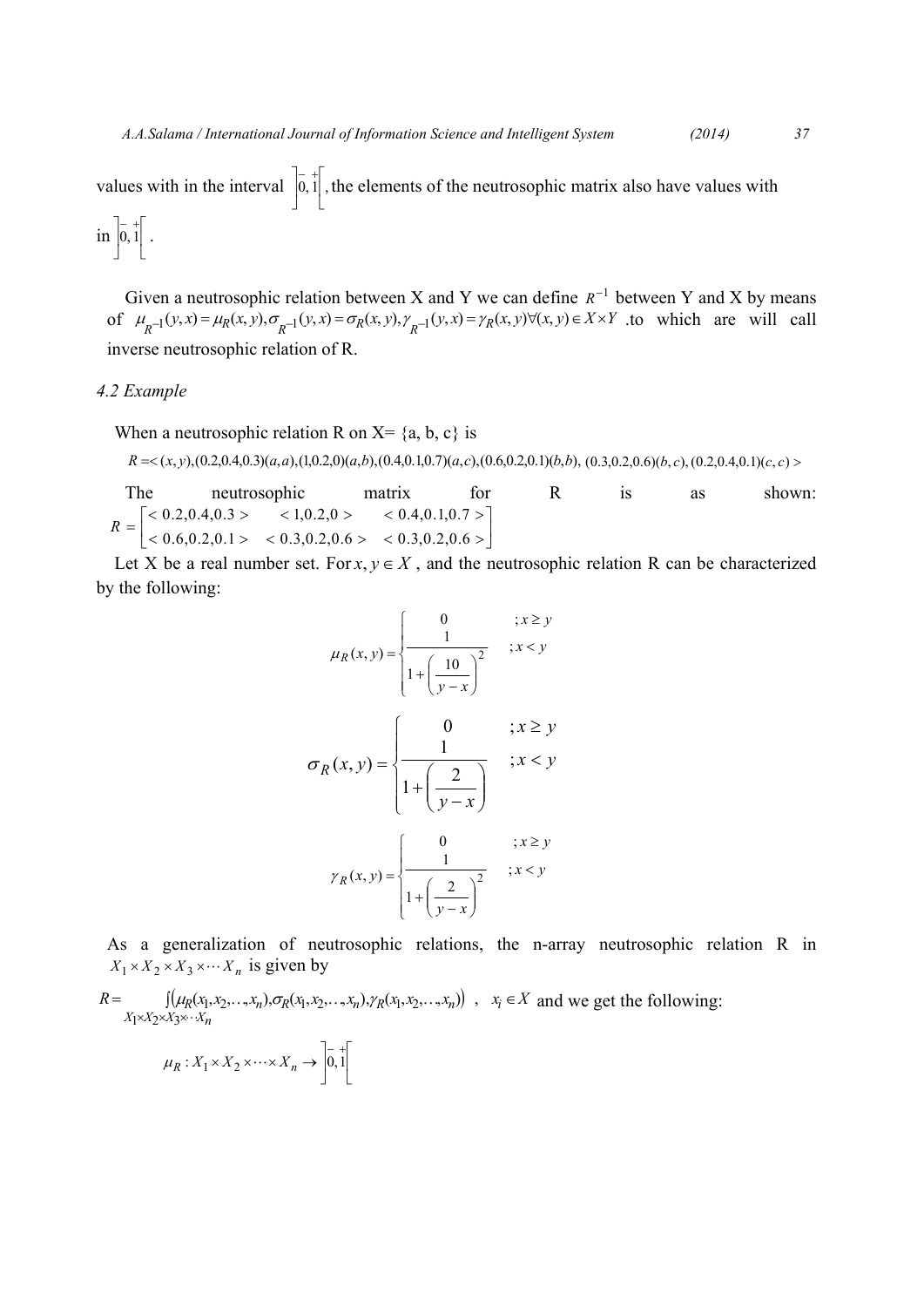$$
\sigma_R: X_1 \times X_2 \times \cdots \times X_n \to \left] \overline{0}, \overline{1} \right[
$$

$$
\gamma_R: X_1 \times X_2 \times \cdots \times X_n \to \left] \overline{0}, \overline{1} \right[
$$

When  $n=1$ , R is a unary neutrosophic relation, and this is clearly a neutrosophic set in X. when n =2, we have the relations of this paper. Other ways of expressing neutrosophic relations include matrices

We can define the operations of neutrosophic relations

## *4.3 Definition*

Let R and S be two neutrosophic relations between X and Y for every  $(x, y) \in X \times Y$  we can define  $R \subseteq S$  may be defined as two types

Type  $1: R \subseteq S \Leftrightarrow \mu_R(x, y) \leq \mu_S(x, y), \sigma_R(x, y) \leq \sigma_S(x, y), \gamma_R(x, y) \geq \gamma_S(x, y)$ Type 2:  $R \subseteq S \Leftrightarrow \mu_R(x, y) \leq \mu_S(x, y), \sigma_R(x, y) \geq \sigma_S(x, y), \gamma_R(x, y) \geq \gamma_S(x, y)$ *R*∪*S* may be defined as two types Type 1:  $R \cup S = \{ (x, y), (x, y) \cup \mu_S(x, y), \sigma_R(x, y) \cup \sigma_S(x, y), \gamma_R(x, y) \wedge \gamma_S(x, y) \}$ Type 2:  $R \cup S = \{ \langle x, y \rangle, \langle \langle \mu_R(x, y) \vee \mu_S(x, y), \sigma_R(x, y) \wedge \sigma_S(x, y), \gamma_R(x, y) \wedge \gamma_S(x, y) \rangle \}$ *R*  $\cap$ *S* may be defined as types: Type 1:  $R \cap S = \{(x,y), (\langle \mu_R(x,y) \wedge \mu_S(x,y), \sigma_R(x,y) \wedge \sigma_S(x,y), \gamma_R(x,y) \vee \gamma_S(x,y) \rangle) \}$ Type 2:  $R \cap S = \{ (x, y), (x, y) \land \mu_S(x, y), \sigma_R(x, y) \lor \sigma_S(x, y), \gamma_R(x, y) \lor \gamma_S(x, y) \}$ The complement of neutrosophic relation R ( $R^c$  for short) may be defined as three types: Type 1:  $R^c = \{ \langle (x, y), \langle \mu^c_R(x, y), \sigma^c_R(x, y), \gamma^c_R(x, y) \rangle \}$ Type 2:  $R^c = \{ \langle x, y \rangle, \langle y, y \rangle, \sigma^c R(x, y), \mu_R(x, y) \rangle \}$ Type 3:  $R^c = \{ \langle (x, y) \rangle \langle \gamma_R(x, y) \rangle, \sigma_R(x, y) \rangle, \mu_R(x, y) \rangle \}$ 

# *4.4 Theorem*

Let R, S and Q be three neutrosophic relations on  $N(X \times Y)$  then

i) 
$$
R \subseteq S \Rightarrow R^{-1} \subseteq S^{-1}
$$
,  
\nii)  $(R \cup S)^{-1} = R^{-1} \cup S^{-1}$ ,  
\niii)  $(R \cap S)^{-1} = R^{-1} \cap S^{-1}$   
\niv)  $(R^{-1})^{-1} = R$ .  
\nv)  $R \cap (S \cup Q) = (R \cap S) \cup (R \cap Q)$ .  
\nvi)  $R \cup (S \cap Q) = (R \cup S) \cap (R \cup Q)$ .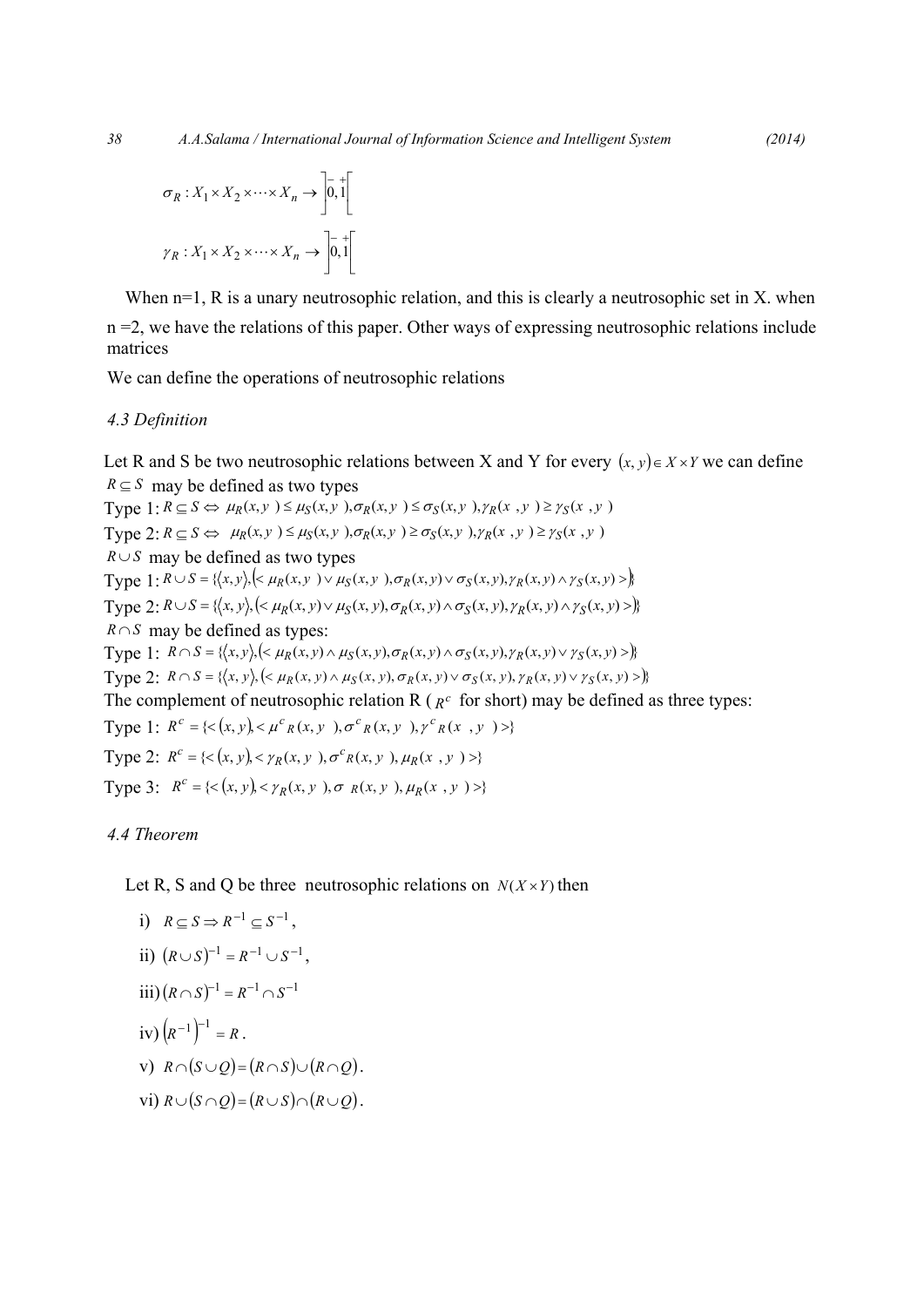*A.A.Salama / International Journal of Information Science and Intelligent System (2014) 39*

vii) If  $S \subseteq R$ ,  $Q \subseteq R$ , then  $S \vee Q \subseteq R$ .

viii)If  $R \subseteq S$ ,  $R \subseteq Q$ , then  $R \leq S \cap Q$ .

*Proof* 

i) If  $R \subseteq S$  then  $\mu_{p-1}(y, x) = \mu_R(x, y) \le \mu_S(x, y) = \mu_{S^{-1}}(y, x)$ , for every  $(x, y)$  of  $X \times Y$ . Analogously  $\sigma_{R^{-1}}(y, x) = \sigma_R(x, y) \ge \sigma_S(x, y)$  or  $\le \sigma_S(x, y)$  and  $\gamma_{R^{-1}}(y, x) = \gamma_R(x, y) \ge \gamma_S(x, y) = \gamma_{S^{-1}}(y, x)$  for every  $(x, y)$  of  $X \times Y$ .

ii) 
$$
\mu_{(R \vee S)^{-1}}(y, x) = \mu_{R \vee S}(x, y) = \mu_R(x, y) \vee \mu_S(x, y) = \mu_{R^{-1} \vee S^{-1}}(y, x) = \mu_{R^{-1}}(y, x) \vee \mu_{S^{-1}}(y, x)
$$
. The proof for  $\sigma_{(R \vee S)^{-1}}(y, x) = \sigma_{R^{-1} \vee S^{-1}}(x, y)$  and  $\gamma_{(R \vee S)^{-1}}(y, x) = \gamma_{R^{-1} \vee S^{-1}}(x, y)$ 

done in a similar way. v), vii), and viii) clear from the definition of the operators  $\land$  and  $\lor$ .

## *4.5 Definition*

(1) The neutrosophic relation  $I \in NR(X \times X)$  is called relation of identity, if

$$
\mu_I(x, y) = \begin{cases}\n1 & \text{if } x = y \\ \n0 & \text{if } x \neq y\n\end{cases} \quad \forall (x, y) \in X \times X
$$
\n
$$
\sigma_I(x, y) = \begin{cases}\n1 & \text{if } x = y \\ \n0 & \text{if } x \neq y \end{cases} \quad \forall (x, y) \in X \times X \quad \text{or } \sigma_I(x, y) = \begin{cases}\n0 & \text{if } x = y \\ \n1 & \text{if } x \neq y \end{cases} \quad \forall (x, y) \in X \times X
$$
\n
$$
\gamma_I(x, y) = \begin{cases}\n0 & \text{if } x = y \\ \n1 & \text{if } x \neq y \end{cases} \quad \forall (x, y) \in X \times X
$$

Will be represented by the symbol  $I = I^{-1}$ .

(2) The complementary neutrosophic relation  $I^c$  defined by

$$
\mu_{I^c}(x, y) = \begin{cases}\n0 & \text{if } x = y \\
1 & \text{if } x \neq y\n\end{cases} \quad \forall (x, y) \in X \times X, \quad \sigma_{I^c}(x, y) = \begin{cases}\n0 & \text{if } x = y \\
1 & \text{if } x \neq y\n\end{cases} \quad \forall (x, y) \in X \times X \text{ or } \sigma_{I^c}(x, y) = \begin{cases}\n1 & \text{if } x = y \\
0 & \text{if } x \neq y\n\end{cases}
$$
\n
$$
\text{or } \sigma_{I^c}(x, y) = \begin{cases}\n0 & \text{if } x = y \\
1 & \text{if } x \neq y\n\end{cases} \quad \forall (x, y) \in X \times X
$$
\n
$$
\gamma_{I^c}(x, y) = \begin{cases}\n1 & \text{if } x = y \\
0 & \text{if } x \neq y\n\end{cases} \quad \forall (x, y) \in X \times X \text{ Note that } I^c = (I^c)^{-1}.
$$

We can defined some types of neutrosophic relations

# *4.6 Defintion*

The neutrosophic relation  $R \in NR(X \times X)$  is called neutrosophic

- (1) Reflexive if for every  $x \in X$ ,  $\mu_R(x, x) = 1$ , and  $\sigma_R(x, x) = 0$  or  $\sigma_R(x, x) = 1$ Just notice  $\gamma_R(x, x) = 0 \ \forall x \in X$ .
- (2) Anti-reflexive neutrosophic relation if for every  $x \in X$ ,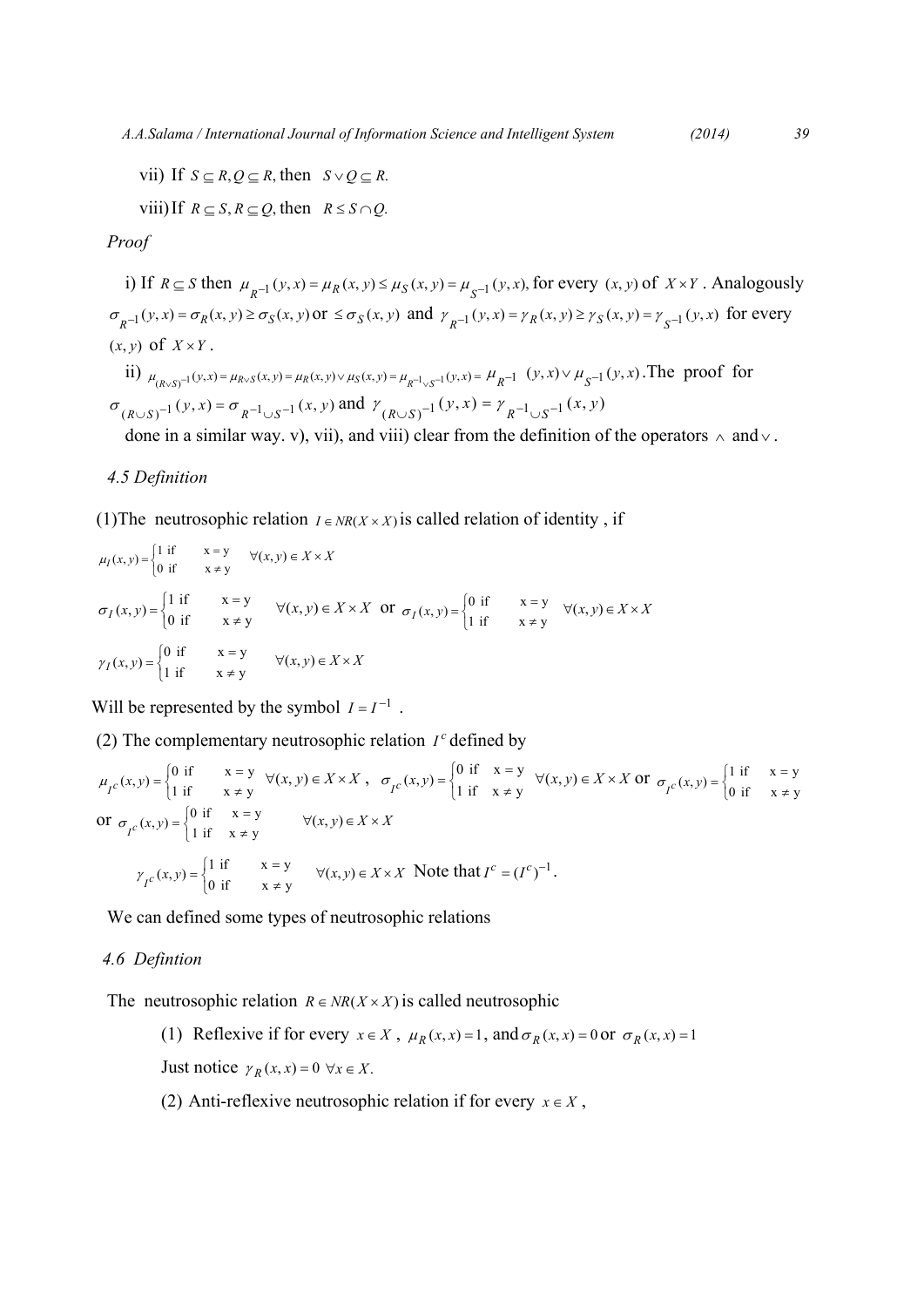$$
\begin{cases}\n\mu_R(x, x) = 0 \\
\sigma_R(x, x) = 0, \text{ or } \sigma_R(x, x) = 1 \\
\gamma_R(x, x) = 1\n\end{cases}
$$

# *4.7 Theorem*

Let R be a reflexive neutrosophic relation in  $X \times X$ . Then

(1)  $R_1^{-1}$  is reflexive neutrosophic relation.

(2)  $R_1 \cup R_2$  is reflexive neutrosophic relation for every  $R_2 \in NR(X \times X)$ .

(3)  $R_1 \cap R_2$  is reflexive neutrosophic relation  $\Leftrightarrow R_2 \in NR(X \times X)$  is reflexive neutrosophic relation

## *Proof*

Clear

Just notice that

1) 
$$
\mu_{R_1 \cup R_2}(x, x) = \mu_{R_1}(x, x) \vee \mu_{R_2}(x, x) = 1 \vee \mu_{R_2}(x, x) = 1
$$

2) 
$$
\sigma_{R_1 \cup R_2}(x, x) = \sigma_{R_1}(x, x) \vee \sigma_{R_2}(x, x) = 1 \vee \sigma_{R_2}(x, x) = 1
$$
 or  $= 0 \vee \sigma_{R_2}(x, x) = \sigma_{R_2}(x, x)$ 

3) 
$$
\mu_{R_1 \cap R_2}(x, x) = \mu_{R_1}(x, x) \land \mu_{R_2}(x, x) = 1 \land \mu_{R_2}(x, x) = \mu_{R_2}(x, x)
$$

$$
\sigma_{R_1 \cap R_2}(x, x) = \sigma_{R_1}(x, x) \land \sigma_{R_2}(x, x) = 1 \land \sigma_{R_2}(x, x) = \sigma_{R_2}(x, x)
$$

$$
\text{or} = 0 \land \sigma_{R_2}(x, x) = 0
$$

#### *4.8 Definition*

(1) The neutrosophic relation  $R \in NR(X \times X)$  is called symmetric if  $R = R^{-1}$ , that is for  $\text{every}(x, y) \in X \times Y$ 

 $\gamma_R(x, x) = \gamma_R(y, x)$ ⎪ ⎨  $\sqrt{ }$ = =  $(x, y) = \sigma_R(y, x)$  $(x, y) = \mu_R(y, x)$  $(x, y) = \sigma_R(y, x)$  $(x, y) = \mu_R(y, x)$  $R(x, y) = \sigma_R$  $R(x, y) = \mu_R$  $\sigma p(x, y) = \sigma$  $\mu_R(x, y) = \mu$ 

(2) The neutrosophic relation  $R \in NR(X \times X)$  we will say that it is ant-symmetrical neutrosophic relation if  $\forall (x, y) \in X \times Y$ , The definition of anti-symmetrical neutrosophic relation is justified because of the following argument  $x \leq_R y$  if and only if is an order the referential X if the neutrosophic relation  $R \in NR(X \times X)$  is reflexive and anti-symmetrical.

Let *R* ∈ *NR*(*X* × *X*). R is anti-symmetrical neutrosophic relation if and only if ∀(*x*, *y*) ∈ *X* × *Y*, with  $x \neq y$  then  $\mu_R(x, y) \neq \mu_R(y, x)$ *Proof*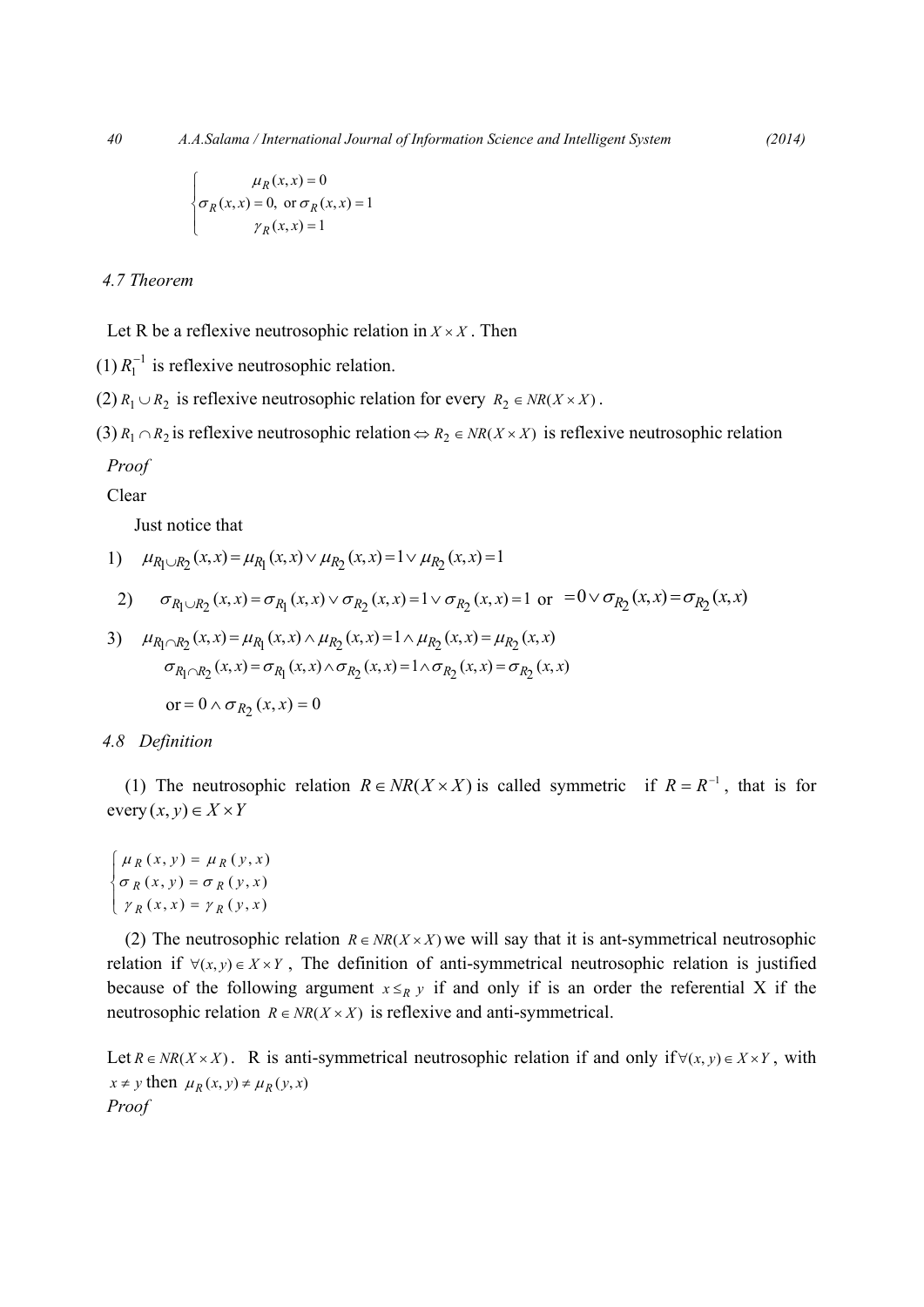$$
2014)
$$

As  $\gamma_R(x, y) = \mu^c_R(x, y) \ \forall (x, y) \in X \times Y$ , then  $\mu_R(x, y) \neq \mu_R(y, x)$  if and only if  $\overline{\mathcal{L}}$ ⎪ ⎨  $\sqrt{ }$ ≠  $\neq \sigma_R(y, x)$  or  $\sigma_R(x, y)$  = ≠  $(x, y) \neq \gamma_R(y, x)$  $(x, y) \neq \sigma_R(y, x)$  or  $\sigma_R(x, y) = \sigma_R(y, x)$  $(x, y) \neq \mu_R(y, x)$  $(x, y) \neq \gamma_R(y, x)$  $f(x, y) \neq \sigma_R(y, x)$  or  $\sigma_R(x, y) = \sigma_R(y, x)$  $(x, y) \neq \mu_R(y, x)$  $R(x, y) \neq \gamma_R$  $R(X, Y) \neq \sigma_R(Y, X)$  or  $\sigma_R(X, Y) = \sigma_R$  $R(x, y) \neq \mu_R$  $\gamma_R(x, y) \neq \gamma$  $\sigma_{\nu}(x, y) \neq \sigma_{\nu}(y, x)$  or  $\sigma_{\nu}(x, y) = \sigma$  $\mu_R(x, y) \neq \mu$ 

Let  $R \in NR(X \times X)$ , we will call transitive neutrosophic closure of R to the minimum neutrosophic relation T on  $X \times X$  which contains R and it is transitive, that is to say i)  $R \subset T$ 

ii) If *R*, *P* ∈ *N*(*X*, *X*), *R* ⊆ *P* and *P* is transitive, then *T* ⊆ *P*.

## *4.9Theorem*

Let *R*, *P*, *T*, *S* ∈ *NR*(*X* × *X*) and  $R \subseteq P$  and  $R \subseteq T$ ,  $R \subseteq S$ , then  $T \subseteq S$ . *Proof*  Clear from Definitions.

#### *4.10 Defintion*

If *R* is a neutrosophic relation in *X*×*Y* and *S* is a neutrosophic relation in *Y*×*Z*, the composition of R and S,  $R \circ S$  is a neutrosophic relation in  $X \times Z$  as defined below

1- 
$$
R \circ S \leftrightarrow (R \circ S)(x, z) = \left\{ \vee_y (\mu_R(x, y) \wedge \mu_S(y, z)), \vee_y (\sigma_R(x, y) \wedge \sigma_S(y, z)), \vee_y (\gamma_R(x, y) \wedge \gamma_S(y, z)) \right\}
$$
  
\n2-  $R \circ S \leftrightarrow (R \circ S)(x, z) = \left\{ \wedge_y (\mu_R(x, y) \vee \mu_S(y, z)), \wedge_y (\sigma_R(x, y) \vee \sigma_S(y, z)), \wedge_y (\gamma_R(x, y) \vee \gamma_S(y, z)) \right\}$ 

## *4. 11 Definition*

A neutrosophic relation R on the cartesian set  $X \times X$ , is called

i) A neutrosophic tolerance relation on  $X \times X$  if R is reflexive and symmetric ii) A neutrosophic similarity (equivalence) relation on  $X \times X$  if R is reflexive, symmetric and Transitive.

#### *4.12 Example*

| Consider the neutrosophic tolerance relation T on $X = \{x_1, x_2, x_3, x_4\}$ given |  |  |
|--------------------------------------------------------------------------------------|--|--|
|--------------------------------------------------------------------------------------|--|--|

|       | $\mathbf{X}$       | $X_2$             | $X_3$           | $X_{\mathcal{A}}$ |
|-------|--------------------|-------------------|-----------------|-------------------|
|       | < 1, 0, 0          | < 0.8, 0.2, 0.1 > | < 0.6, 0.1, 0.2 | < 0.3, 0.3, 0.4 > |
| $X_2$ | < 0.8, 0.2, 0.1 >  | <1,0,0>           | < 0.4, 0.4, 0.5 | < 0.5, 0.2, 0.3 > |
| $X_3$ | $<0.6$ , 0.1, 0.2> | < 0.4, 0.4, 0.5   | <1,0,0>         | < 0.6, 0.2, 0.3 > |
| $X_4$ | < 0.3, 0.3, 0.4 >  | < 0.5, 0.2, 0.3 > | < 0.6, 0.2, 0.3 | <1,0,0>           |

It can be computed that for  $\alpha = 1$ , the partition of X determined by  $T_\alpha$  given by  $\{\{x_1\}, \{x_2\}, \{x_3\}, \{x_4\}\}\$ , for  $\alpha = 0.9$ , the partition of X determined by  $T_\alpha$  given by  $\{\{x_1, x_2\}, \{x_3\}, \{x_4\}\}\$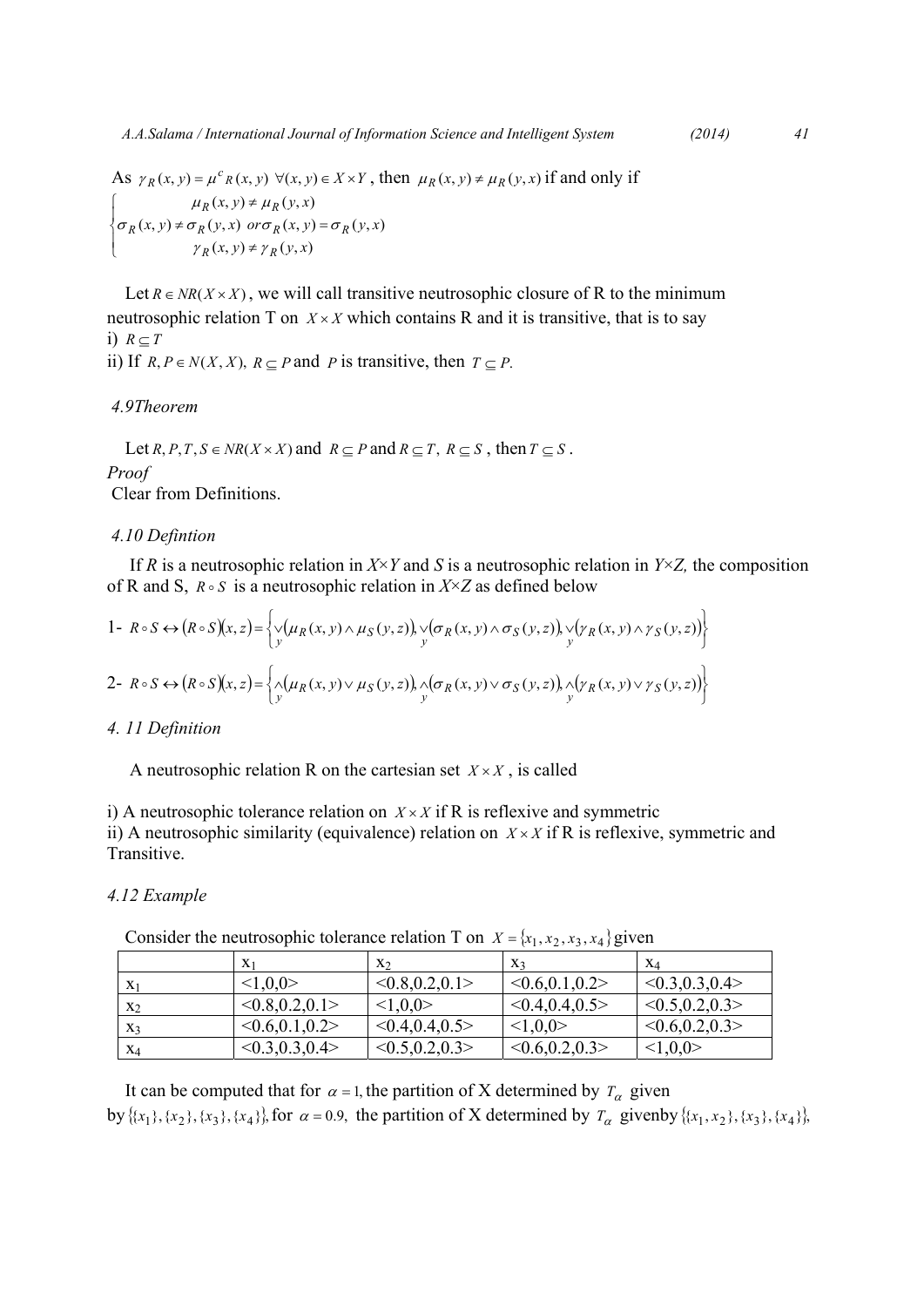$\alpha = 0.8$ , the partition of X determined by  $T_{\alpha}$  given by  $\{(x_1, x_2, x_3), (x_4)\}$  $\alpha = 0.7$ , the partition of X determined by  $T_{\alpha}$  given by  $\{(x_1, x_2, x_3, x_4)\}$ ,

Moreover, we see that when  $\alpha \in (0.9,1]$  the partition of X determined by  $T_\alpha$  given

by  $\{ {x_1}, {x_2}, {x_3}, {x_4} \}$ , when  $\alpha \in (0.8, 0.9]$ , the partition of X determined by  $T_\alpha$  given

by  $\{ {x_1, x_2, x_3\}, {x_4\}}$ , when  $\alpha \in (0.7, 0.8]$ , the partition of X determined by  $T_\alpha$  given

by  $\{ {x_1, x_2, x_3\}, {x_4\}}$ , when  $\alpha \in (0,0.7]$ , the partition of X determined by  $T_\alpha$  given

 $\{ {\bf y} \{ {x_1, x_2, x_3\}, \{x_4\} \}.$ 

In the next section we introduce the concept of neutrosophic database

#### **5. Neutrosophic Database**

#### *5.1 Definition*

A neutrosophic database relation R is a subset of cross product  $2^{D_1} \times 2^{D_2} \times ... \times 2^{D_m}$ , where  $2^{D_j} = 2^{D_l} - \phi$ 

## *5.2 Definition*

Let  $R \subseteq 2^{D_1} \times 2^{D_2} \times ... \times 2^{D_m}$ , be a neutrosophic database relation. A neutrosophic set tuple (with respect to R) is an element of R.

Let  $t_i = (d_i, d_i, ..., d_i)$  be a neutrosophic tuple. An interpolation of *t*, is a tuple  $\theta = (a_1, a_2...a_m)$  where  $a_j \in d_{ij}$  for each domain  $D_j$  for each domain  $D_j$ , if  $T_j$  be the neutrosophic tolerance relation then the membership function is given by  $\mu_{T_i}: D_j \times D_j \to [0,1]$ , the nonmembershipe function is given by  $\gamma_{T_i}: D_j \times D_j \to [0,1]$  and indeterminacy  $\sigma_{T_i}: D_j \times D_j \to [0,1]$ .

Let us make a hypothetical case study below:

We consider a criminal data file. Suppose that one murder has taken place at some area in deem light. The police suspects that the murderer is also form the same area and so police refer to a data file of all the suspected criminals of the that area. Listening to the eye-witness, the police has discovered that the criminal for that murder case has more or less or non-more and less curly hair texture and he has moderately large build. Form the criminal data file, the information table with attributes " Hair Coverage", Hair Texture", and "Build" is given by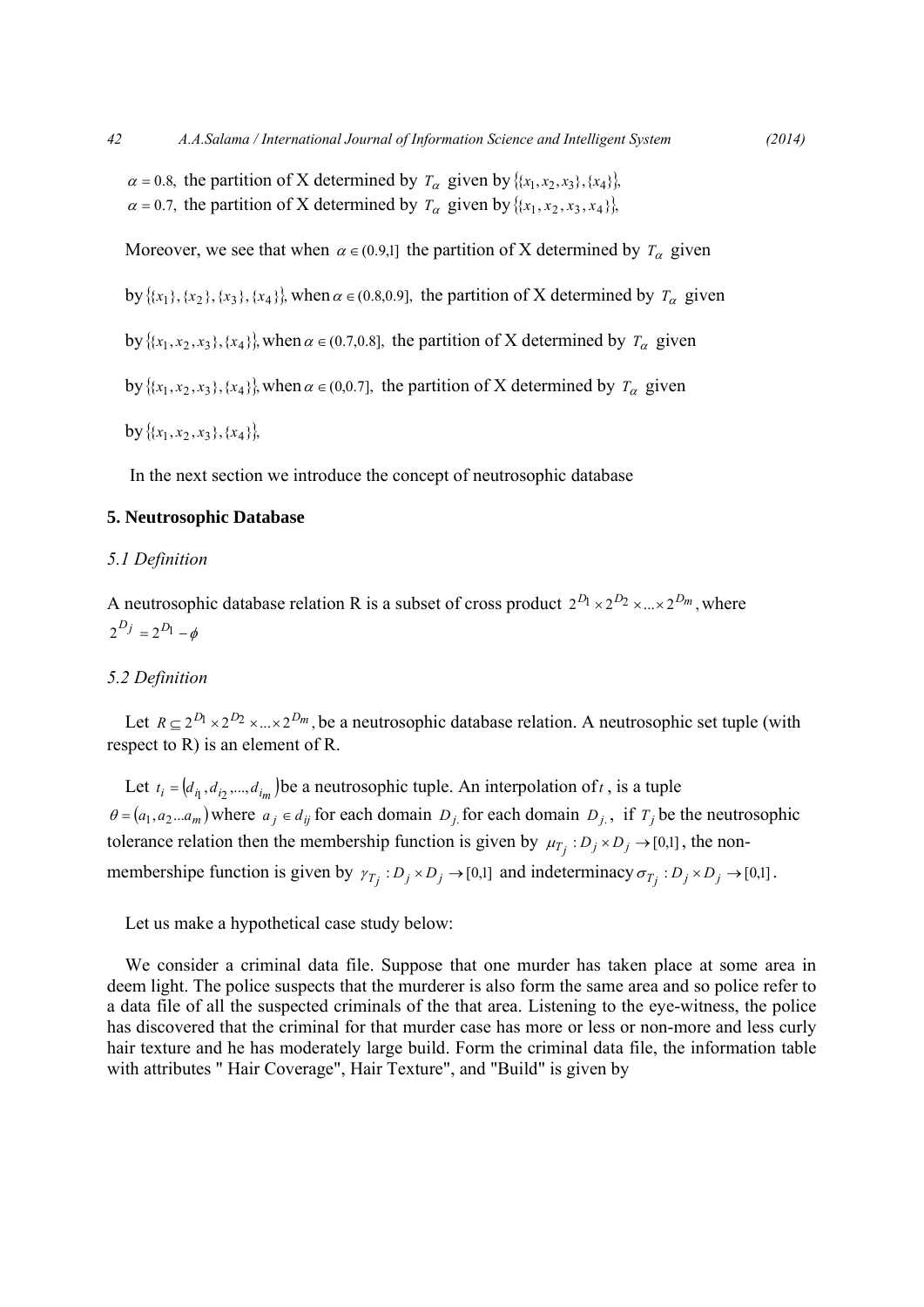| Name        | Hair Coverage   | Hair Texture   | <b>Build</b>   |
|-------------|-----------------|----------------|----------------|
| Soso        | Full Small (FS) | <b>Stc</b>     | Large          |
| Toto        | Rec.            | Wavy           | Very Small(VS) |
| Koko        | Full Small(FS)  | Straight(Str.) | Small(S)       |
| Momo        | Bald            | Curly          | Average(A)     |
| <b>Wowo</b> | Bald            | Wavy           | Average(A)     |
| <b>Bobo</b> | Full Big (FB)   | Stc.           | Very large(VL) |
| Hoho        | Full Small      | Straight       | Small(S)       |
| Vovo        | Rec.            | Curly          | Average(A)     |

Now, consider the Neutrosophic Tolerance Relation  $T_{D_1}$  where  $D_1$ ="Hair Coverage", which is given by:

|             | FB                | <b>FS</b>         | Rec.            | <b>Bald</b> |
|-------------|-------------------|-------------------|-----------------|-------------|
| <b>FB</b>   | <1,0,0>           | < 0.8, 0.3, 0.1 > | < 0.4, 0.04     | <0,0.2,1>   |
| <b>FS</b>   | < 0.8, 0.3, 0.1 > | <1,0,0>           | < 0.5, 0, 0.4 > | <0,0,0.9>   |
| Rec.        | < 0.4, 0.04 >     | < 0.5, 0.0.4 >    | <1,0,0>         | < 0.4, 0.04 |
|             |                   |                   |                 |             |
| <b>Bald</b> | <0,0.2,1>         | <0,0,0.9>         | < 0.4, 0.0.4 >  | <1,0,0>     |

Where, Hair Coverage= ${FB, FS, Rec., Bald}$ .

The Neutrosophic Tolerance Relation  $T_{D_2}$  where  $D_2$  ="Hair Texture" is given by:

|             | Str.                 | Stc.              | <b>Wavy</b>          | Curly                |
|-------------|----------------------|-------------------|----------------------|----------------------|
| Str.        | <1,0,0>              | < 0.7, 0.2, 0.3 > | $\leq 0.2, 0.2, 0.7$ | $\leq 0.1, 0.2, 0.7$ |
| Stc.        | < 0.7, 0.2, 0.3 >    | <1,0,0>           | < 0.3, 0.0.4 >       | < 0.5, 0.0.2 >       |
| <b>Wavy</b> | $\leq 0.2, 0.2, 0.7$ | < 0.3, 0.0.4 >    | <1,0,0>              | < 0.4, 0.04 >        |
| <b>Bald</b> | $\leq 0.1, 0.2, 0.7$ | < 0.5, 0.0.2 >    | < 0.4, 0.04 >        | <1,0,0>              |

Where, Hair Texture={Str., Stc., Wavy, Curly }.

Also, Neutrosophic Tolerance Relation  $T_{D_3}$  where  $D_3$ ="Build" is given by: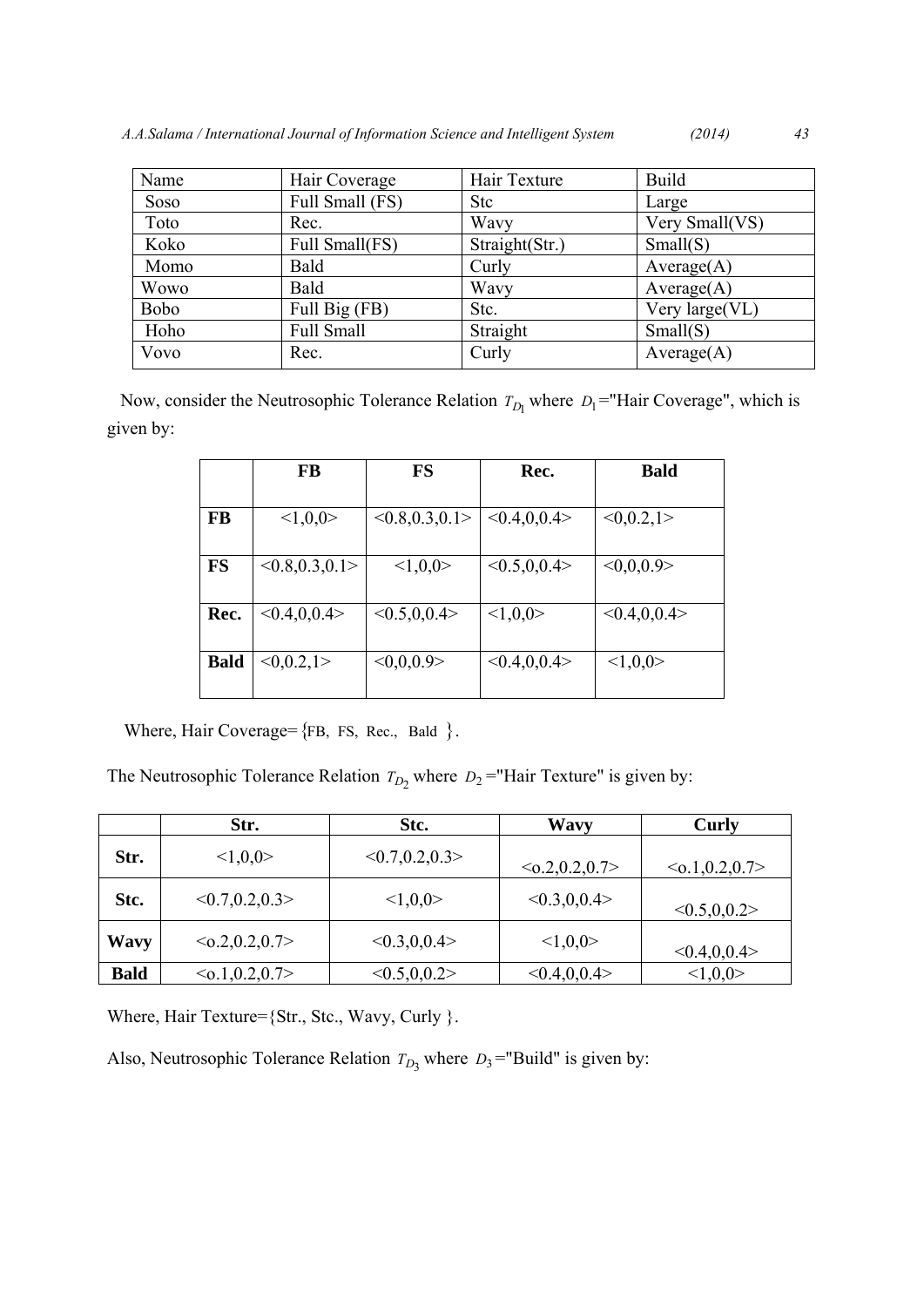|              | Vl              | ┻              | A               | S              | <b>Vs</b>      |
|--------------|-----------------|----------------|-----------------|----------------|----------------|
| Vl           | <1,0,0>         | < 0.8, 0.0.2 > | < 0.5, 0, 0.4 > | < 0.3, 0, 0.6  | <0,1,1>        |
| L            | < 0.8, 0.0.2 >  | <1,0,0>        | < 0.6, 0.04     | < 0.4, 0.0.5   | <0,0,0.9>      |
| $\mathbf{A}$ | < 0.5, 0, 0.4 > | < 0.6, 0.0.4 > | <1,0,0>         | < 0.6, 0.0.3 > | < 0.3, 0, 0.6  |
| S            | < 0.3, 0.0.6 >  | < 0.4, 0.0.5   | < 0.5, 0, 0.4 > | <1,0,0>        | < 0.8, 0.0.2 > |
| <b>Vs</b>    | <0,1,1>         | <0,0,0.9>      | < 0.3, 0.0.6 >  | < 0.8, 0.0.2   | <1,0,0>        |

Where, Build =  $\{ VI, L, A, S, Vs \}$ .

Now, the job is to find out a list of those criminals who resemble with more or less or non big hair coverage with more or less or non curly hair texture and moderately large build. This list will be useful to the police for further investigation. It can be translated into relational algebra in the following form:

 Project (Select (CRIMINAlS DATA FILE) Where HAIR COVERAGE="FULL BIG", HAIR TEXRURE="CURLY" BUILLD="LARG" With  $\alpha$  – *LEVEL* (HAIR COVERAGE) = 0.8  $\alpha$  – *LEVEL* (HAIR TEXRURE) = 0.8  $\alpha$  – *LEVEL* (BUILLD) = 0.7 With  $\alpha$  – *LEVEL* (NAME) = 0.0 With  $\alpha$  – *LEVEL* (HAIR COVERAGE) = 0.8  $\alpha$  – *LEVEL* (HAIR TEXRURE) = 0.8  $\alpha$  – *LEVEL* (BUILLD) = 0.7 gining LIKELY MURDERER)

**Result:** It can be computed that the above neutrosophic query gives rise to the following relation: *LIKELY MURDERER* 

| <b>NAME</b>      | <b>HAIR COVERAGE</b>             | <b>HAIR TEXRURE</b> | <b>BUILLD</b>       |
|------------------|----------------------------------|---------------------|---------------------|
| $\{SOSO, BOBO\}$ | <b>{FULL BIG, FULL</b><br>SMALL} | ${CURLY, STC.}$     | {LARG, VERY<br>LARG |

Therefore, according to the information obtained from the eye-witness, police concludes that Soso or Bobo are the likely murderers. and, further investigation now is to be done on them only, instead of dealing with huge list of criminals.

# **Conclusion**

Neutrosophic set theory takes care of such indeterministic part in connection with each references point of its universe. In the presnt paper we have introduced a concept of neutrosophic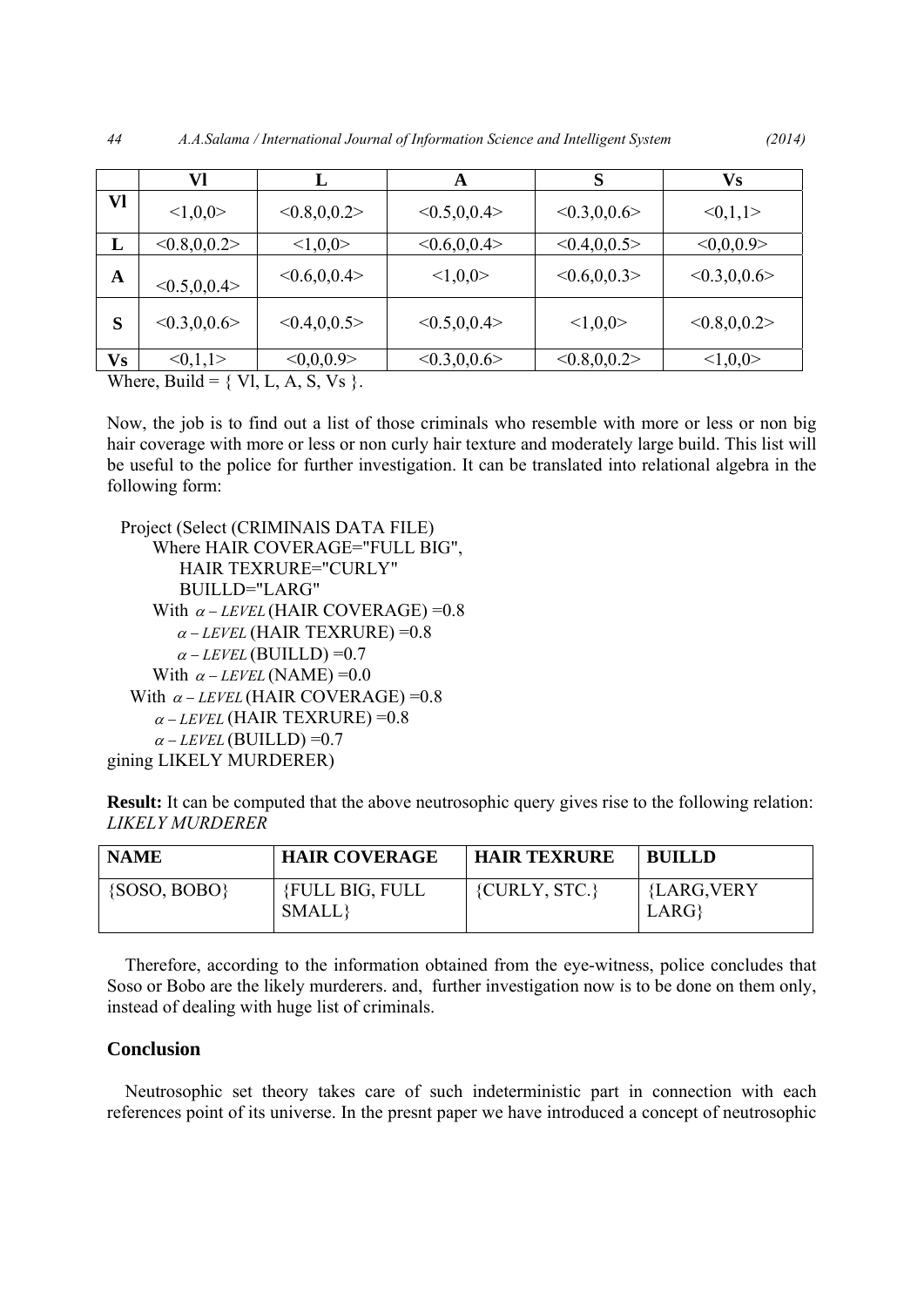database (NDB) and have shown by an example the usefulness of neutrosophic queries on a neutrosophic database.

# **References**

[1] K. Atanassov, intuitionistic fuzzy sets, in V.Sgurev, ed.,Vii ITKRS Session, Sofia(June 1983 central Sci. and Techn. Library, Bulg. Academy of Sciences, 1984.

[2] K. Atanassov, intuitionistic fuzzy sets, Fuzzy Sets and Systems, pp. 2087-96, 1986.

[3] K. Atanassov, Review and new result on intuitionistic fuzzy sets, preprint IM-MFAIS-1-88, Sofia, 1988.

[4] S. A. Alblowi, A. A. Salama & Mohmed Eisa, New Concepts of Neutrosophic Sets, International Journal of Mathematics and Computer Applications Research (IJMCAR),vol.4, no. 1, pp.59-66, 2014.

[5] P.Burillo and H.Bustince, Intuitionistic Fuzzy Relation, Mathware and Sofit Computing, no. 2, pp.5-38, 1995.

[6] I.M.Hanafy, A.A. Salama and K.Mahfouz, Correlation of Neutrosophic Data, International Refereed Journal of Engineering and Science (IRJES), vol.1, no. 2, pp.39-43, 2012.

 [7] I.M. Hanafy, A.A. Salama and K.M. Mahfouz,," Neutrosophic Classical Events and Its Probability" International Journal of Mathematics and Computer Applications Research(IJMCAR) vol.3, no.1, pp.171-178, 2013.

[8] I.M.Hanafy, A.A. Salama and K. Mahfouz, "Correlation Coefficient of Neutrosophic Sets by Centroid Method" International Journal of Probability and Statistics, 2(1), pp 9-12, 2013.

[9] Florentin Smarandache, Neutrosophy and Neutrosophic Logic, First International Conference on Neutrosophy , Neutrosophic Logic, Set, Probability, and Statistics University of New Mexico, Gallup, NM 87301, USA , 2002.

[10] F. Smarandache. A Unifying Field in Logics: Neutrosophic Logic. Neutrosophy, Neutrosophic Set, Neutrosophic Probability. American Research Press, Rehoboth, NM, 1999.

[11] A. A. Salama and S.A. Alblowi, Neutrosophic Set and Neutrosophic Topological Spaces, IOSR Journal of Math, vol.3, no.4, pp.31-35, 2012.

[12] A.A. Salama, and H.Elagamy,"Neutrosophic Filters" International Journal of Computer Science Engineering and Information Technology Reseearch (IJCSEITR), vol.3, no.1, pp.307-312, 2013.

[13] A.A. Salama and S. A. Alblowi, "Generalized Neutrosophic Set and Generalized Neutrousophic Topological Spaces" Journal computer Sci. Engineering, vol.2, no.7, pp.98-102, 2013.

[14] A. A. Salama,"Neutrosophic Crisp Points & Neutrosophic Crisp Ideals", Neutrosophic Sets and Systems, vol.1, no. 1, pp 50-54, 2013.

[15] A. A. Salama and F. Smarandache, "Filters via Neutrosophic Crisp Sets", Neutrosophic Sets and Systems, vol.1, no. 1 pp.34-38, 2013.

[16] A. A. Salama, F. Smarandache and S. A. Alblowi, "The Characteristic Function of a Neutrosophic Set, "Neutrosophic Sets and Systems, vol.2, no. 1, (Accepted), 2014

[17] A. A. Salama, F. Smarandache and Valeri Kroumov " Neutrosophic Crisp Sets & Neutrosophic Crisp Topological Spaces" Bulletin of the Research Institute of Technology (Okayama University of Science, Japan), in January-February, (Accepted), 2014.